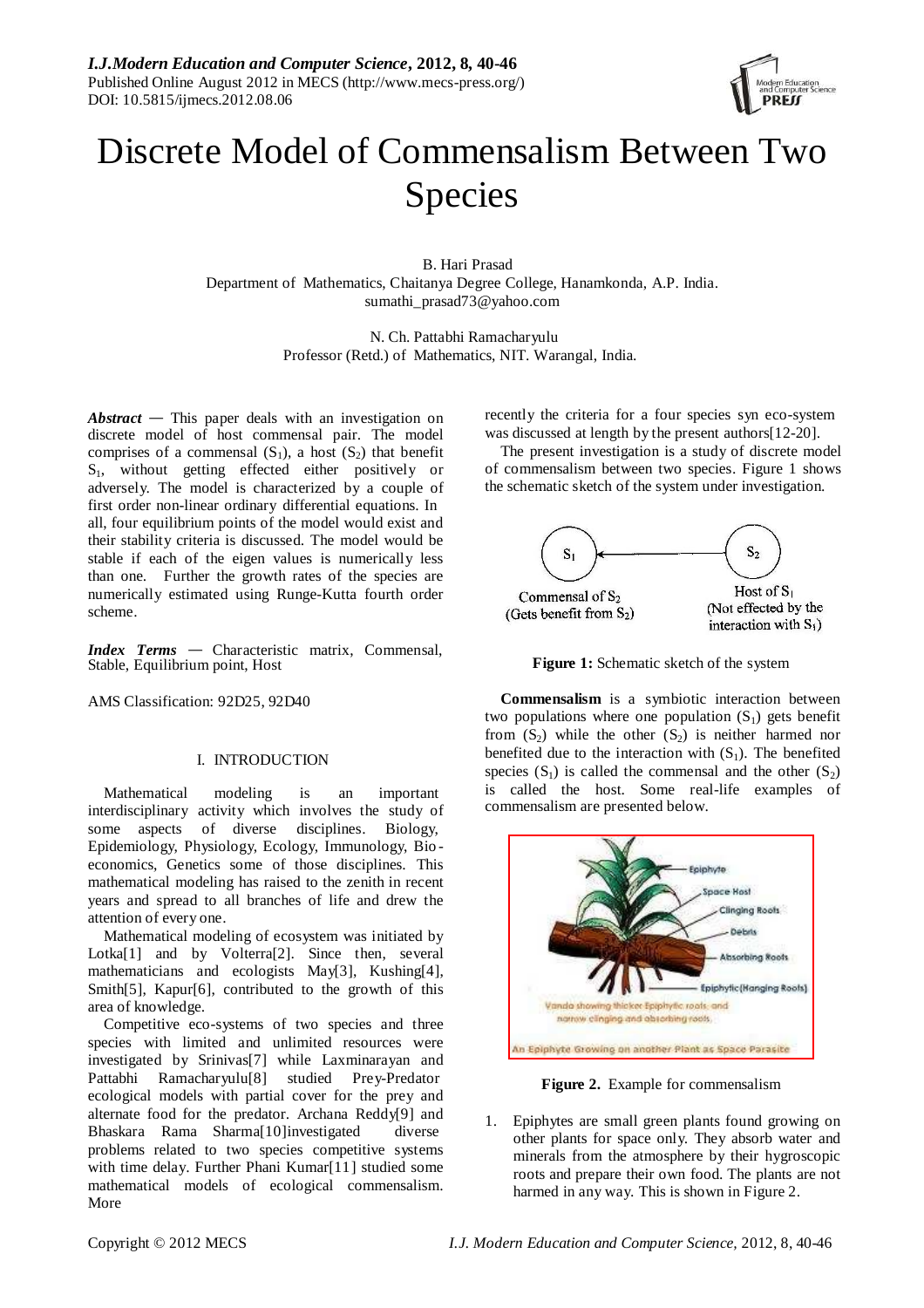- 2. A squirrel in an oak tree gets a place to live and food for its survival, while the tree remains neither benefited nor harmed.
- 3. The clownfish shelters among the tentacles of the sea anemone, while the sea anemone is not effected

## II. BASIC EQUATIONS

 The model equations for two species host-commensal is given by the following system of first order non-linear differential equations employing the following notation.

## *Notation Adopted*:

- $N_1(t)$ : The population strength of commensal species  $(S_1)$
- $N_2(t)$ : The population strength of host species  $(S_2)$
- t : Time instant
- ai : Natural growth rates of  $S_i$ ,  $i = 1, 2$
- $a_{ii}$  : Self inhibition coefficient of  $S_i$ , i = 1, 2
- $a_{12}$  : Commensal coefficient of  $S_1$  due to  $S_2$
- $K_i = \frac{a_i}{n}$ : Carrying capacities of  $S_i$ ,  $i = 1,2$ ii a

Further the variables  $N_1$ ,  $N_2$  are non-negative and the model parameters  $a_1$ ,  $a_2$ ,  $a_{11}$ ,  $a_{12}$ ,  $a_{22}$  are assumed to be non-negative constants.

The basic model equations for the growth rates of  $S_1$ ,  $S_2$ are

$$
\frac{dN_1}{dt} = a_1 N_1 - a_{11} N_1^2 + a_{12} N_1 N_2 \tag{1}
$$

$$
\frac{dN_2}{dt} = a_2 N_2 - a_{22} N_2^2 \tag{2}
$$

The discrete form of the equations (1) and (2) is

$$
N_1(t) = \alpha_1 N_1(t-1) - a_{11} N_1^2(t-1) + a_{12} N_1(t-1) N_2(t-1)
$$
 (3)

$$
N_2(t)=\alpha_2N_2(t-1)-a_{22}N_2^2(t-1) \qquad \qquad (4)
$$

where  $\alpha_1 = a_1 + 1$  and  $\alpha_2 = a_2 + 1$  (5)

# III. EQUILIBRIUM STATES

The system under investigation has four equilibrium

## points defined as

$$
N_i(t+1)=N_i(t), i=1,2
$$
 (6)

*i) Fully washed out state.* 

$$
\mathrm{E}_0:~\overline{\mathrm{N}}_1 = 0~,~\overline{\mathrm{N}}_2 = 0
$$

*ii) The state in which only the host (S2) survives and the commensal (S1) is washed out.*

$$
\mathbf{E}_1: \ \overline{\mathbf{N}}_1 = \mathbf{0}, \ \overline{\mathbf{N}}_2 = \mathbf{K}_2
$$

*iii*) The state in which the commensal  $(S<sub>1</sub>)$  only *survives and the host (S2) is washed out.*

$$
\mathbf{E}_2: \ \overline{\mathbf{N}}_1 = \mathbf{K}_1, \ \overline{\mathbf{N}}_2 = 0
$$

*iv) The Co-existent state (or) Normal steady state.* 

$$
E_3: \overline{N}_1 = K_1 + \frac{a_{12}K_2}{a_{11}}, \ \overline{N}_2 = K_2
$$

# IV.STABILITY OF THE EQUILIBRIUM STATES

 The basic equations can be linearized about the equilibrium point  $E(\overline{N}_1, \overline{N}_2)$ . We get the characteristic matrix is given by

$$
A = \begin{bmatrix} \alpha_1 - 2a_{11} \overline{N}_1 + a_{12} \overline{N}_2 & a_{12} \overline{N}_1 \\ 0 & \alpha_2 - 2a_{22} \overline{N}_2 \end{bmatrix}
$$
 (7)

The equilibrium point  $E(\overline{N}_1, \overline{N}_2)$  is stable, if the absolute values of all eigen values of the matrix A are less than one.

# *4.a. Stability of equilibrium point**E<sup>0</sup>*

The characteristic matrix of this state is

$$
A = \begin{bmatrix} a_1 + 1 & 0 \\ 0 & a_2 + 1 \end{bmatrix}
$$
 (8)

The eigen values of which are  $a_1 + 1$ ,  $a_2 + 1$  and the absolute values of these both are greater than one.

Hence,  $E_0(0, 0)$  is **unstable.** 

#### *4.b. Stability of equilibrium point E<sup>1</sup>*

The characteristic matrix is state is

$$
A = \begin{bmatrix} a_1 + a_{12}K_2 + 1 & 0 \\ 0 & 1 - a_2 \end{bmatrix}
$$
 (9)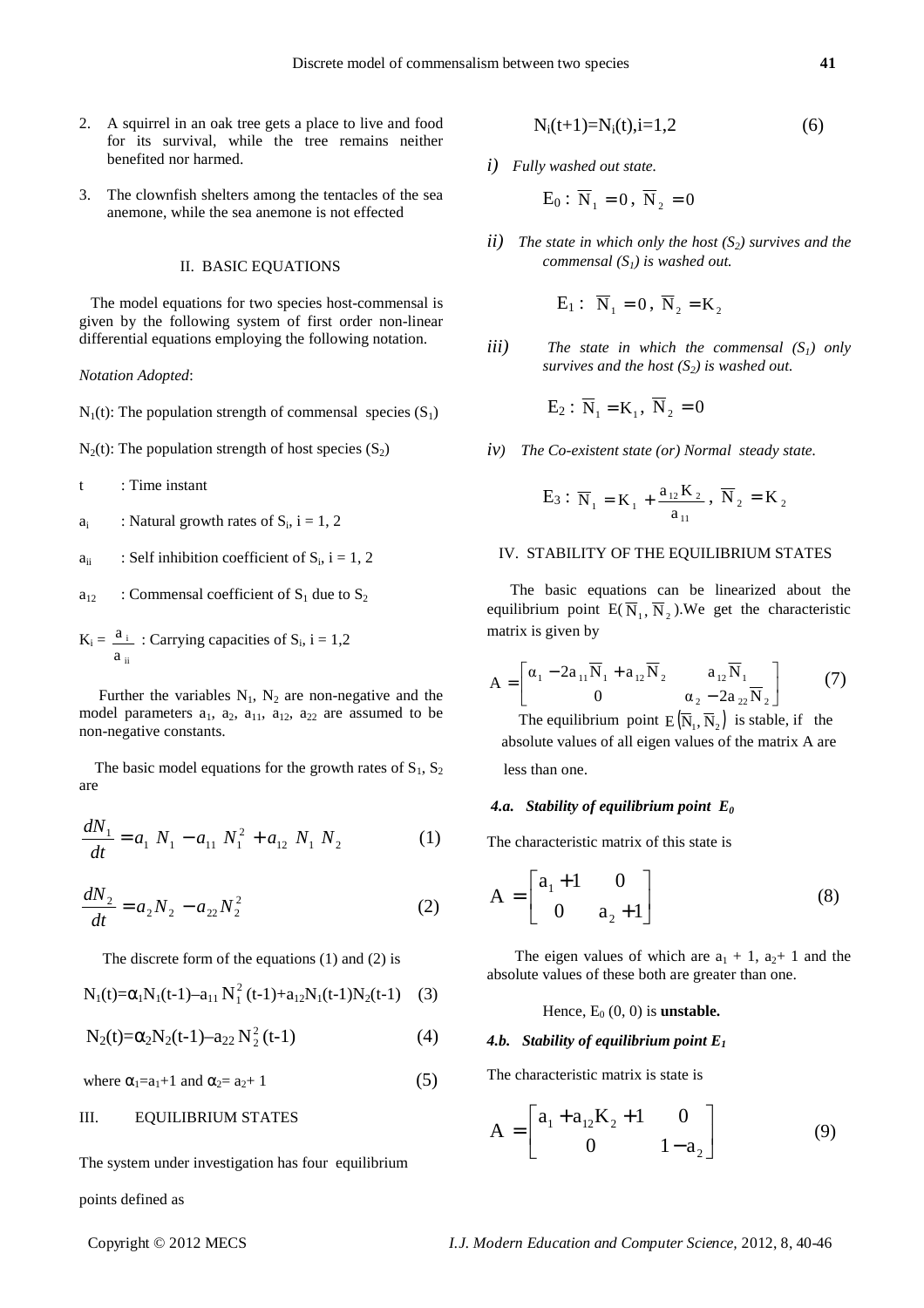The eigen values of which are  $a_1$ +  $a_{12}$  K<sub>2</sub> +1, 1-a<sub>2</sub>. Since, absolute value of one of the two eigen values is greater than one.

Hence,  $E_1(0, K_2)$  is **unstable**.

#### *4.c. Stability of equilibrium point E<sup>2</sup>*

The characteristic matrix in this state is

$$
A = \begin{bmatrix} 1 - a_1 & a_{12}K_1 \\ 0 & a_2 + 1 \end{bmatrix}
$$
 (10)

The eigen values are  $1 - a_1$ ,  $a_2+1$ 

Since, absolute value of one of the two eigen values is greater than one.

Hence,  $E_2(K_1, 0)$  is **unstable.** 

## *4.d. Stability of equilibrium point E<sup>3</sup>*

The characteristic matrix of this state is

$$
A = \begin{bmatrix} 1 - (a_1 + a_{12}K_2) & a_{12} \left( K_1 + \frac{a_{12}}{a_{11}} K_2 \right) & (11) \\ 0 & 1 - a_2 \end{bmatrix}
$$

The eigen values are

$$
1 - (a_1 + a_{12}K_2)
$$
 and  $1 - a_2$ 

*Case (i)*: When  $(a_1 + a_{12} K_2) < 2$  and  $a_2 < 2$ 

The absolute value of both the eigen values is less than one.

Hence, the equilibrium point  $E_3(\overline{N}_1, \overline{N}_2)$  is **stable.** 

*Case (ii)* : When  $a_1 + a_{12}K_2 = 1$  and  $a_2 = 1$ 

The absolute value of both the eigen values is less than one. Hence,  $E_3(\overline{N}_1, \overline{N}_2)$  is **stable.** 

*Case (iii)* : When  $a_1 + a_{12} K_2 \ge 2$  or  $a_2 \ge 2$  or both  $\ge 2$ 

The absolute value of one of the two eigen values or both the eigen values is greater than one. In this case,

 $E_3(\overline{N}_1, \overline{N}_2)$  is **unstable.** 

# V. A NUMERICAL APPROACH OF THE GROWTH RATE EQUATIONS

The numerical solution of the growth rate equations (1) and (2) computed emplo ying the fourth order Runge-Kutta method for specific values of the various parameters that characterize the model and the initial conditions. For this MATLAB has been used, the

results are illustrated in Figures 3 to 12 and the observations are presented below.

# *Results and Observations*



**Figure 3:** Variation of  $N_1$  and  $N_2$  against time(t) for  $a_1 = 0.144$ ,  $a_{11} = 0.232$ ,  $a_{12} = 4$ ,  $a_2 = 0.144$ ,  $a_{22} = 3.786$ ,  $N_{10}=4$ ,  $N_{20}=2$ 



**Figure 4:** Variation of  $N_1$  and  $N_2$  against time(t) for  $a_1 = 0.125$ ,  $a_{11} = 0.906$ ,  $a_{12} = 0.567$ ,  $a_2 = 0.345$ ,  $a_{22} = 0.543$ ,  $N_{10} = 2$ ,  $N_{20} = 2$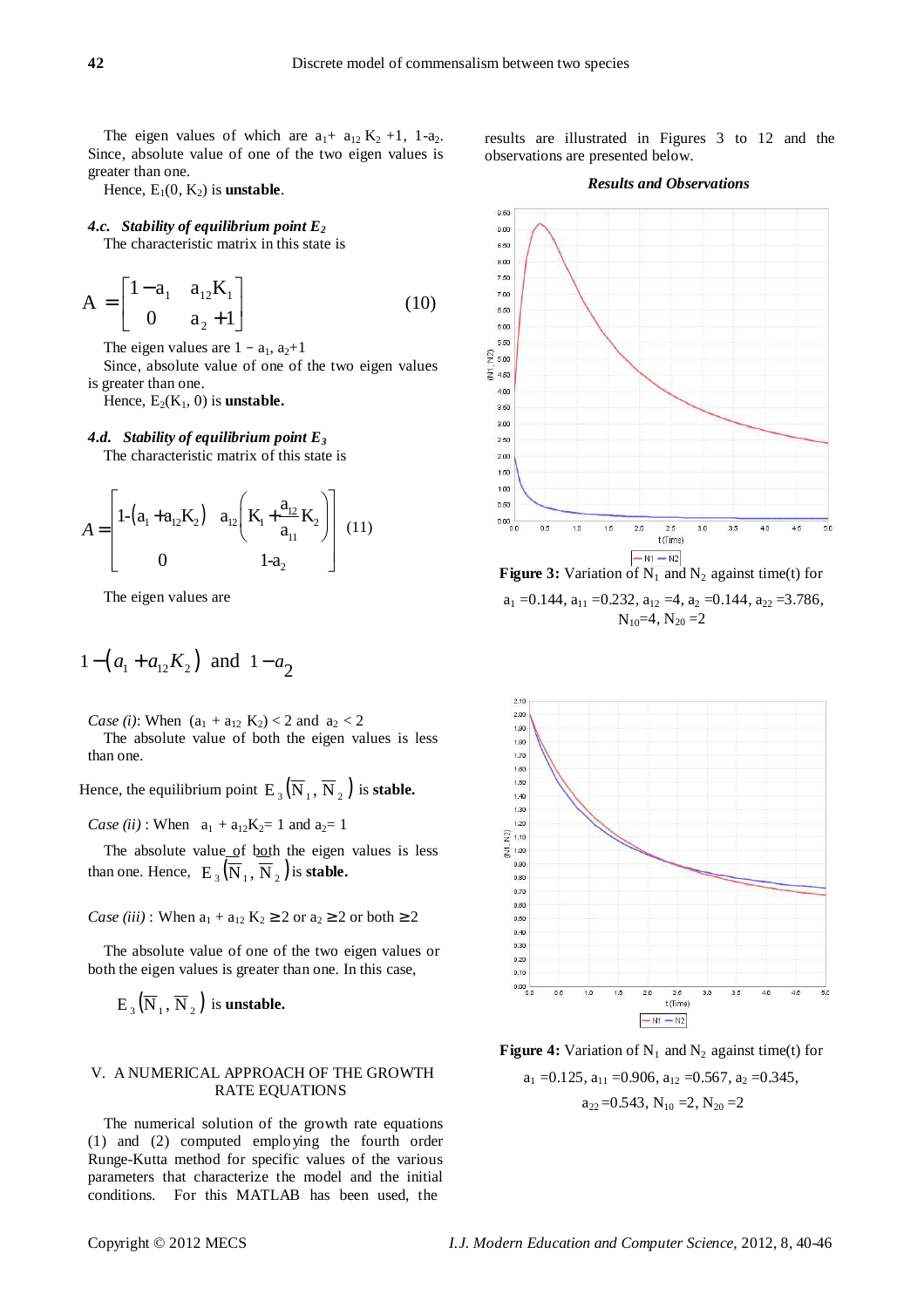

**Figure 5:** Variation of  $N_1$  and  $N_2$  against time(t) for  $a_1 = 1.068$ ,  $a_{11} = 0.868$ ,  $a_{12} = 4$ ,  $a_2 = 0.928$ ,  $a_{22} = 2.788$ ,  $N_{10} = 1.5, N_{20} = 1.5$ 







**Figure 7:** Variation of  $N_1$  and  $N_2$  against time(t) for  $a_1 = 4.685$ ,  $a_{11} = 0.26$ ,  $a_{12} = 0.155$ ,  $a_2 = 4.82$ ,  $a_{22} = 0.1$ ,  $N_{10} = 3, N_{20} = 3$ 



**Figure 8:** Variation of  $N_1$  and  $N_2$  against time(t) for  $a_1 = 0.405$ ,  $a_{11} = 0.65$ ,  $a_{12} = 0.515$ ,  $a_2 = 1.075$ ,  $a_{22} = 0.515$ ,  $N_{10} = 1$ ,  $N_{20} = 3$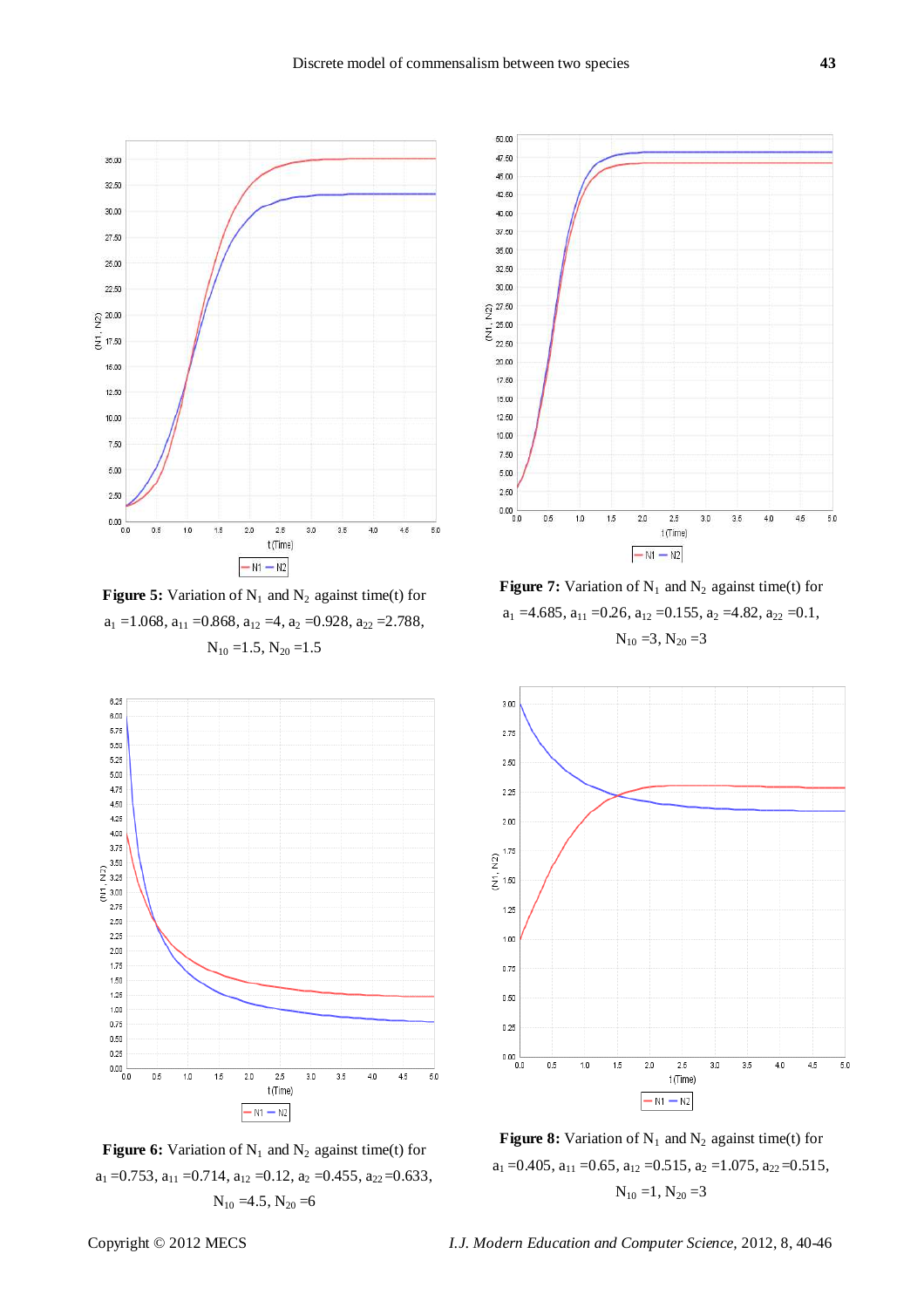

**Figure 9:** Variation of  $N_1$  and  $N_2$  against time(t) for  $a_1 = 0.405$ ,  $a_{11} = 4.395$ ,  $a_{12} = 0.305$ ,  $a_2 = 0.94$ ,  $a_{22} = 1.615$ ,  $N_{10} = 5$ ,  $N_{20} = 5$ 



**Figure 10:** Variation of  $N_1$  and  $N_2$  against time(t) for  $a_1 = 0.144$ ,  $a_{11} = 0.896$ ,  $a_{12} = 0.304$ ,  $a_2 = 0.648$ ,  $a_{22} = 0.792$ ,



**Figure 11:** Variation of  $N_1$  and  $N_2$  against time(t) for  $a_1 = 0.91$ ,  $a_{11} = 0.142$ ,  $a_{12} = 0.13$ ,  $a_2 = 1.956$ ,  $a_{22} = 0.046$ ,  $N_{10} = 1, N_{20} = 5$ 



**Figure 12:** Variation of  $N_1$  and  $N_2$  against time(t) for  $a_1 = 0.21$ ,  $a_{11} = 0.927$ ,  $a_{12} = 2.844$ ,  $a_2 = 0.189$ ,  $a_{22} = 1.923$ ,  $N_{10} = 4.5, N_{20} = 2.5$ <br> $N_{10} = 1, N_{20} = 1$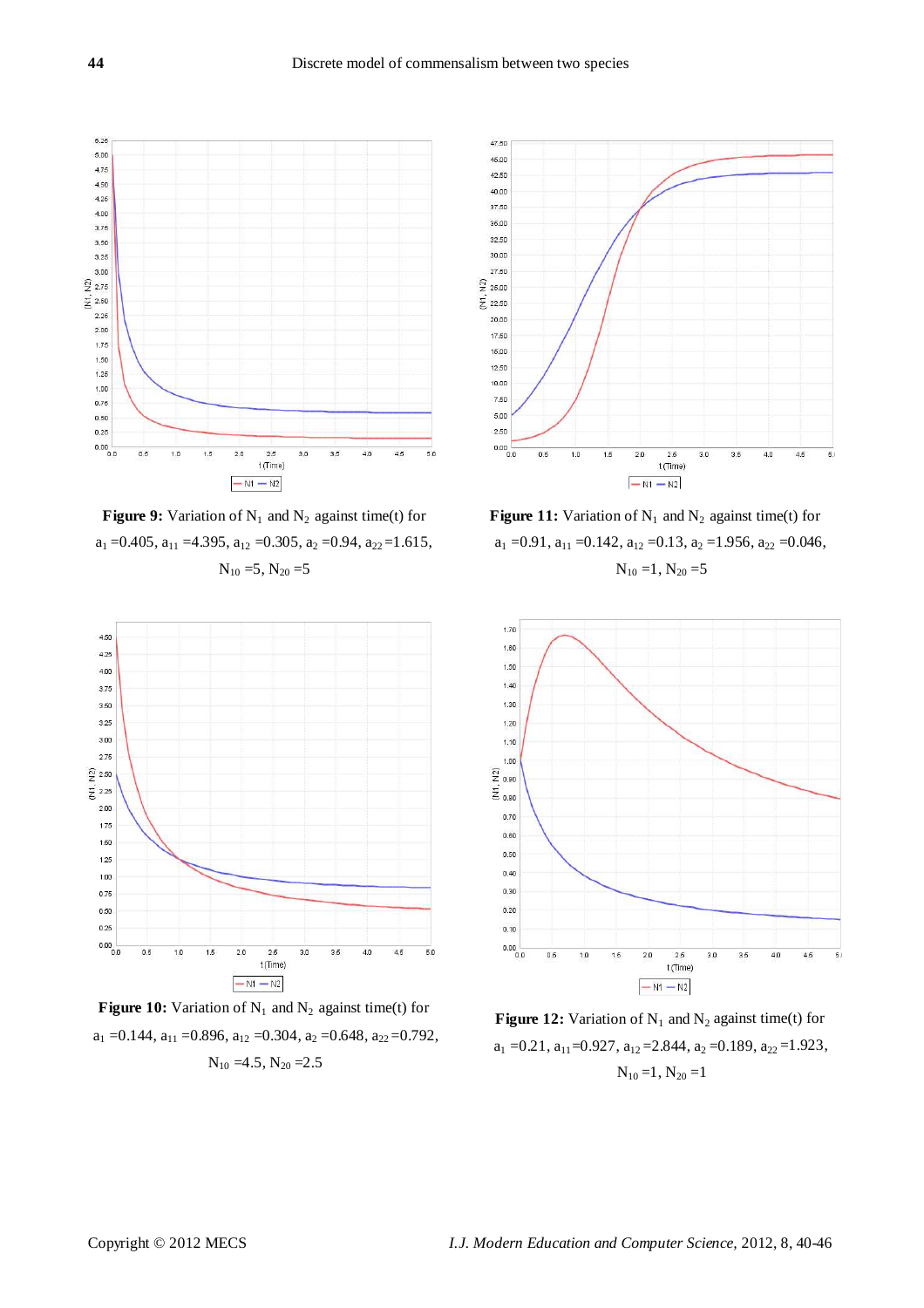



$$
a_1 = 0.230
$$
,  $a_{11} = 1.490$ ,  $a_{12} = 1.460$ ,  $a_2 = 0.190$ ,

$$
a_{22}=1.40
$$
,  $N_{10}=5$ ,  $N_{20}=10$ 

## *Observations of the above graphs*

**Case-i:** In this case the first species would always dominates the second species. Further the first species has a steep rise and later falls at a very low rate. The second species decreases initially and in course of time it is almost extinct as seen in Figure 3.

**Case-ii:** In this case initial strength of both the species is same and the first species dominates over the second species till the time instant  $t^*=2.4$  and thereafter the dominance is reversed. Further both the species maintain steady variation with low growth rates as seen in Fig 4.

**Case-iii:** In this case initial strength of both the species is same and the second species dominates over the first species till the time instant  $t^*=1$  and thereafter the dominance is reversed. Further we notice that both the species have a steady variation with no appreciable growth rates. This is illustrated in Figure 5.

**Case-iv:** In this case initially the second species dominates over the first species till the time instant  $t^*=0.45$  and thereafter the dominance is reversed. It is evident that both the species asymptotically converge to the equilibrium point. Further both the species maintain steady variation with low growth rates as seen in Fig 6.

**Case-v:** In this case initial strength of both the species is same and the second species would always dominate over the first species. Further we notice that both the species have a steady variation with no appreciable growth rates. This is shown in Figure 7.

**Case-vi:** In this case initially the second species dominates over the first species till the time instant

 $t^*=1.5$  and thereafter the dominance is reversed. Further we see that the first species rises initially and later maintains a steady variation with no appreciable growth rate. Where as the second species decreases initially and in course of time it is almost extinct as seen in Figure 8.

**Case-vii:** In this case initial strength of both the species is same and the second species would always dominate over the first species. It is evident that both the species asymptotically converge to the equilibrium point. Further both the species maintain steady variation with low growth rates as seen in Figure 9.

**Case-viii:** In this case initially the first species dominates over the second species till the time instant  $t^*=1$  and thereafter the dominance is reversed. It is evident that both the species asymptotically converge to the equilibrium point. Further both the species maintain steady variation with low growth rates as seen in Fig 10.

**Case-ix:** In this case initially the second species dominates over the first species till the time instant t\*=2 and thereafter the dominance is reversed. Further we notice that both species have a steady variation with no appreciable growth rates. This is shown in Figure 11.

**Case-x:** In this case initial strength of both the species is same and the first species would always dominates the second species. Further the first species has a steep rise and later falls at a very low rate. The second species decreases initially and in course of time it is almost extinct as seen in Figure 12.

**Case-xi** In this case initially the second species dominates over the first species till the time instant t\*=0.2 and thereafter the dominance is reversed. Further the first species has a steep rise and later falls at a low rate. It is evident that both the species asymptotically converge to the equilibrium point as shown in Figure 13.

### VI. CONCLUSION

The present paper deals with the study on discrete model of commensalism between two species. The model comprises of a commensal  $(S_1)$ , a host  $(S_2)$  that benefit  $S_1$ , without getting effected either positively or adversely. Al the four equilibrium points are identified based on the model equations. The model would be stable, if each of the eigen values is numerically less then one. It is observed that, in all four equilibrium states, only the coexistent state is stable when

- (i)  $(a_1 + a_2, K_2) < 2$  *and*  $a_2 < 2$
- (ii)  $(a_1 + a_{12} K_2) = 1$  and  $a_2 = 1$